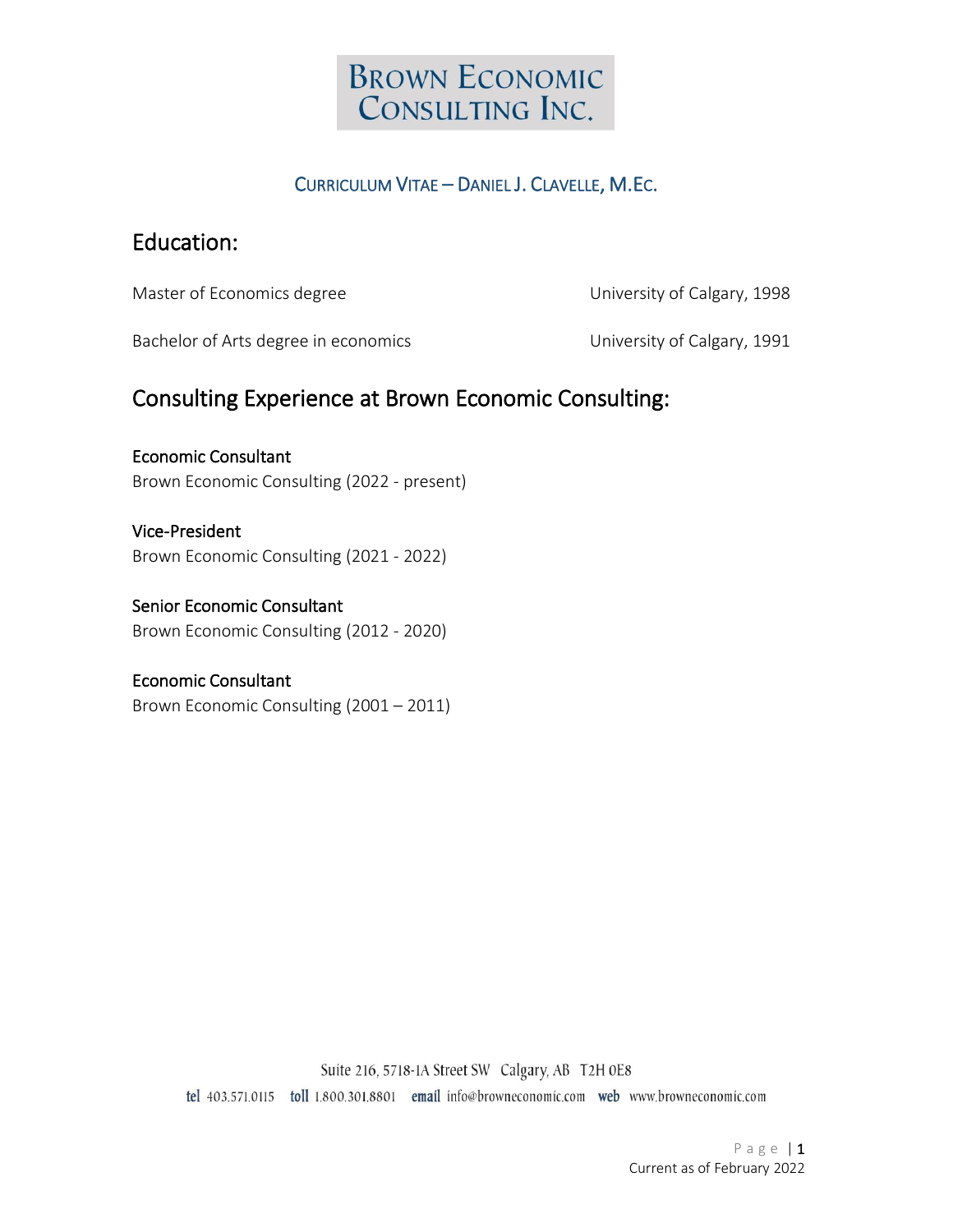# Expert Testimony:

*Turner v. Atco Frontec*, 2016 ABQB 265 [Calgary, AB] *Tiedjens v. Sorley*, 2016 [Red Deer, AB] 1 *Mossop v. Hogg*, 2019 BCSC 1552, 2019 CarswellBC 2678 [Kelowna, BC] *Dhaliwal,* 2019 [Vancouver, BC]

### Noteworthy experience at Brown Economic Consulting:

- o Written and/or reviewed more than 8,000 forensic reports since 2001, dealing with a plethora of occupations (physicians, dentists, construction workers, farmers, teachers, nurses, policemen, RCMP officers, pilots, CEOs, NHL players, lawyers, administrative workers, labourers, unionized workers, software engineers, systems analysts, university professors, etc.).
- o Research, analyze, write and co-sign economic reports and critiques involving interrupted earnings cases arising from motor vehicle accidents, slip and falls, fatalities, medical malpractice, sexual assault, and wrongful confinement or imprisonment
- o Familiarity with injury loss protocols in numerous jurisdictions such as Alberta, British Columbia, Saskatchewan, Manitoba, Ontario, Nova Scotia, New Brunswick, P.E.I., Newfoundland, Northwest Territories, Nunavut, the Yukon, United States, United Kingdom, Australia and Africa
- o Lengthy experience adapting thousands of cost of care expert reports to economic claims for the plaintiff's future cost of care
- o Provide specific knowledge and expertise with self-employed persons, including business owners with multiple corporations, commission salespersons, and farmers
- o Aid in the research, development and application of Canadian personal consumption rates (PCRs) by family size and income level which must be applied in fatal accident cases

 $1$  Oral decision granted in this case.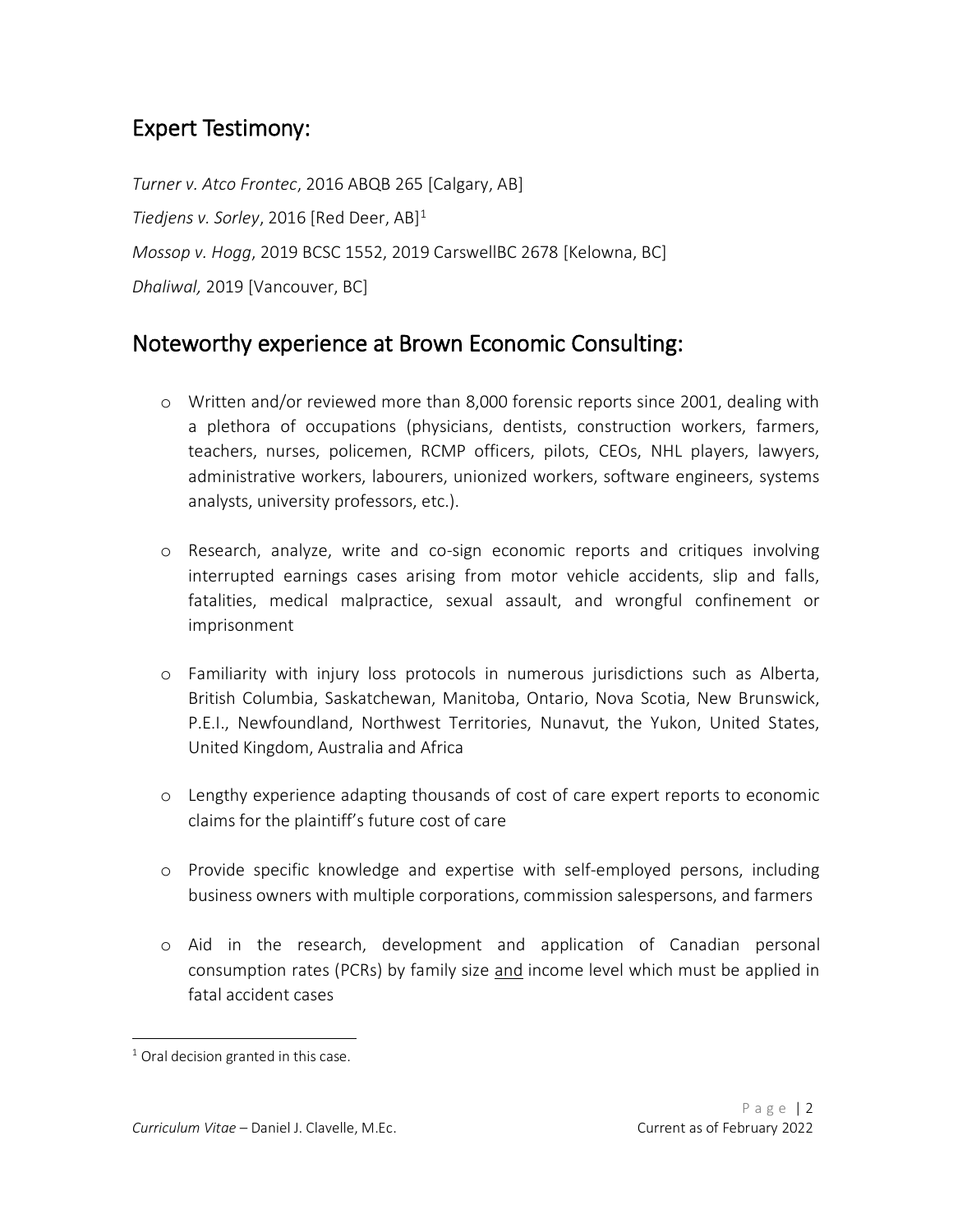- o Research and produce industry profiles on a variety of sectors, including mining, oil and gas, real estate, health care, as well as various community profiles across Canada outlining economic and social characteristics
- o Research into the impact of disability on employment and earnings and collaborating on Brown Economic's analysis and publications of Statistics Canada's 2001 *Participation and Activity Limitation Survey* (PALS), 2006 *Participation and Activity Limitation Survey* (PALS), 2012 *Canadian Survey on Disability* (CSD), and 2017 *Canadian Survey on Disability* (CSD)
- o Involvement with appropriate labour market contingencies related to the conditions of paraplegia and quadriplegia coupled with research from the *Canadian Paraplegic Association* (CPA)
- o Remain current with respect to various economic phenomena such as: inflation; interest rates; labour market statistics (unemployment, non-participation, part-time work, retirement age); productivity rates; and morbidity and mortality rates
- o Experienced with sub-substandard mortality cases, and calculation of the lost years' award when shortened mortality is predicted to occur before retirement age
- o Familiarity with claims advanced in estate cases (projecting expected deficits, calculating future shortfalls, analyzing *Survey of Household Spending* (SHS) data to determine annual living expenses)
- o Experience with orphans' claims in fatality cases when parent(s) are killed
- o Calculated loss of "marriage benefit" claims when the injury has reduced the plaintiff's prospects for "coupling up"
- o Collaborate on large projects dealing with multiple plaintiffs' claims, including work pertaining to the deaths of 9 gold miners in the Northwest Territories (*Fullowka et al v. Royal Oak Ventures et al*, 2004), as well as over 70 sexual assault cases in Nunavut (2001-02)